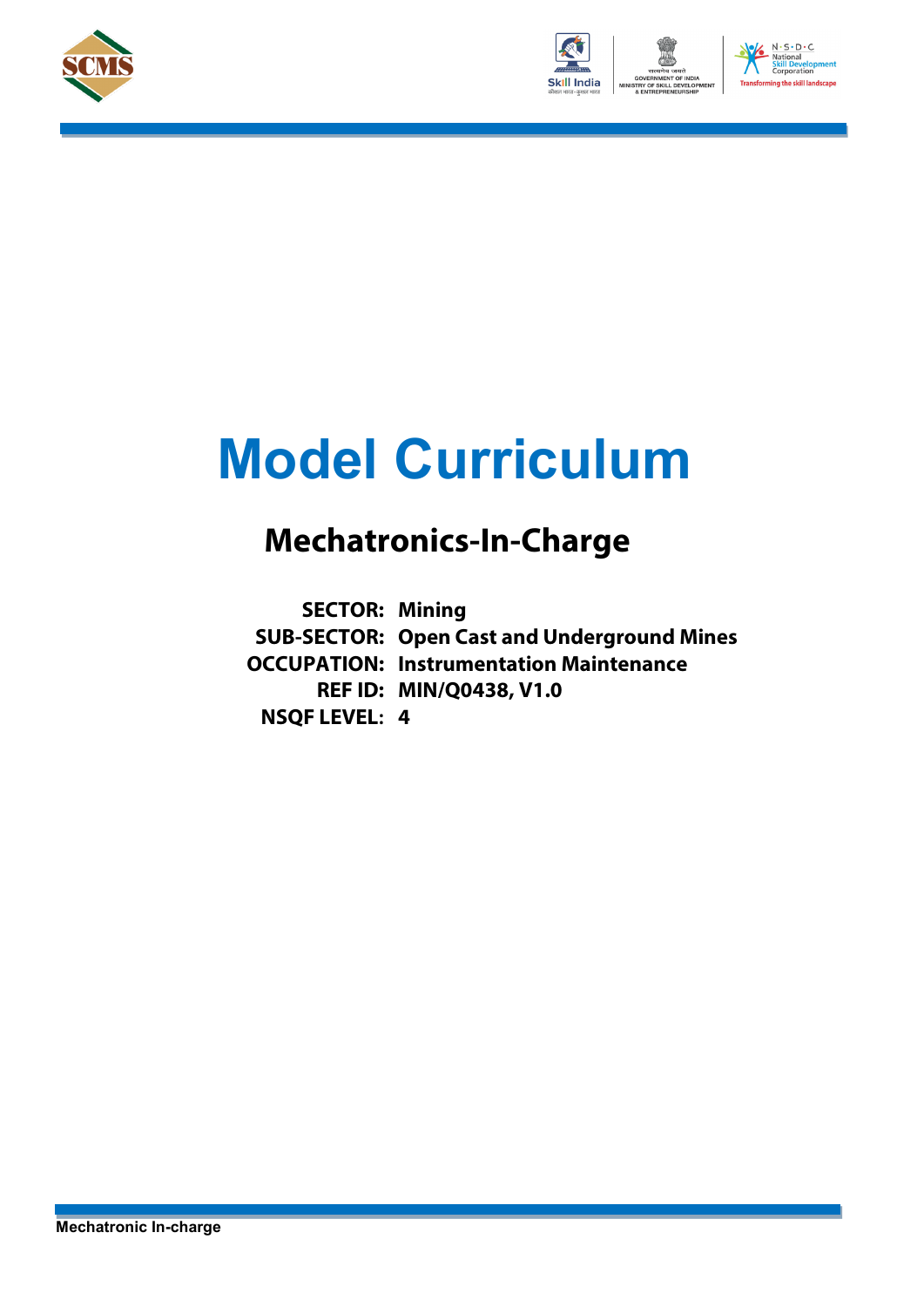



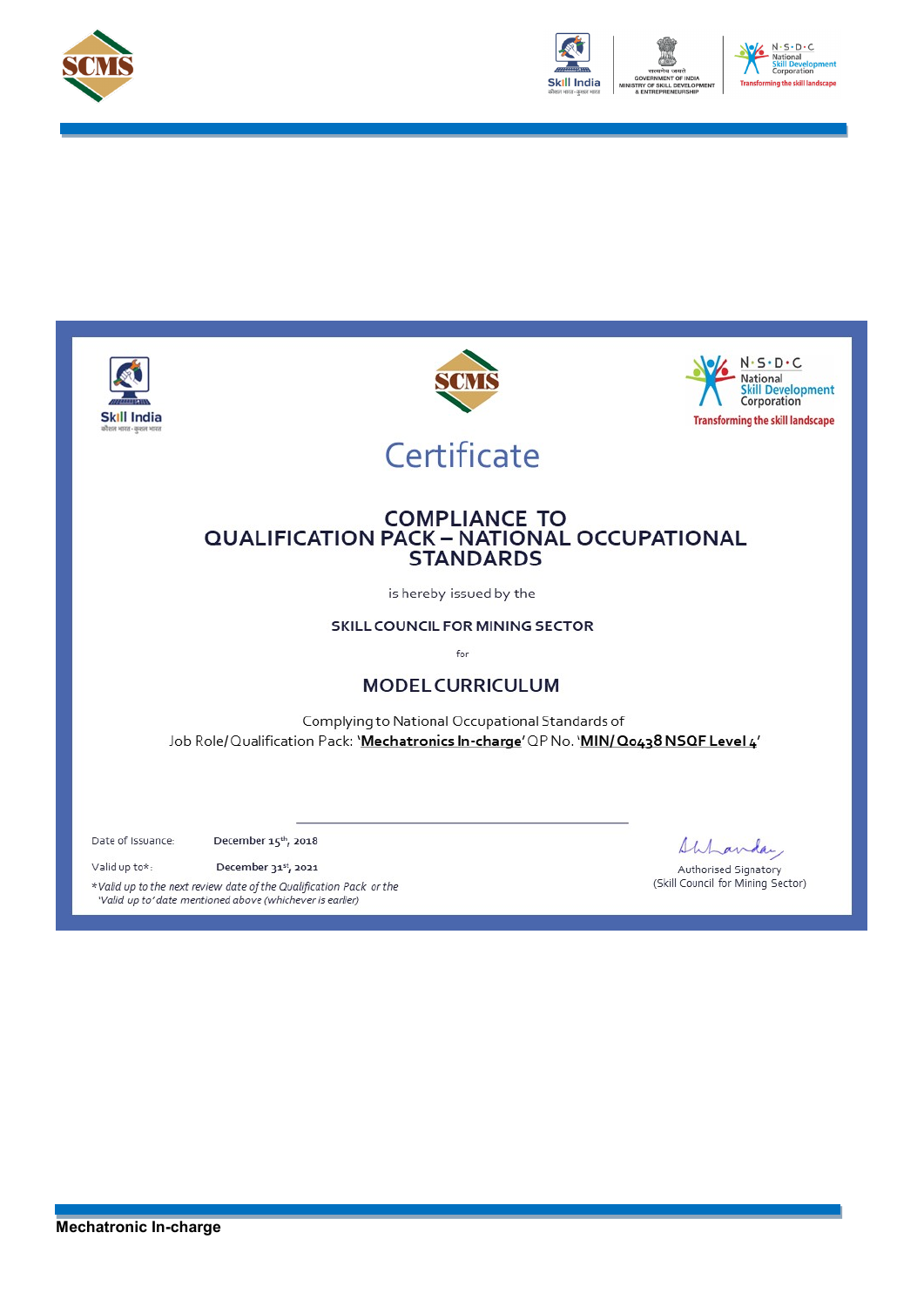



### **TABLE OF CONTENTS**

| 1. Curriculum                    |    |
|----------------------------------|----|
| <b>2. Trainer Prerequisites</b>  | 04 |
| 3. Annexure: Assessment Criteria | 05 |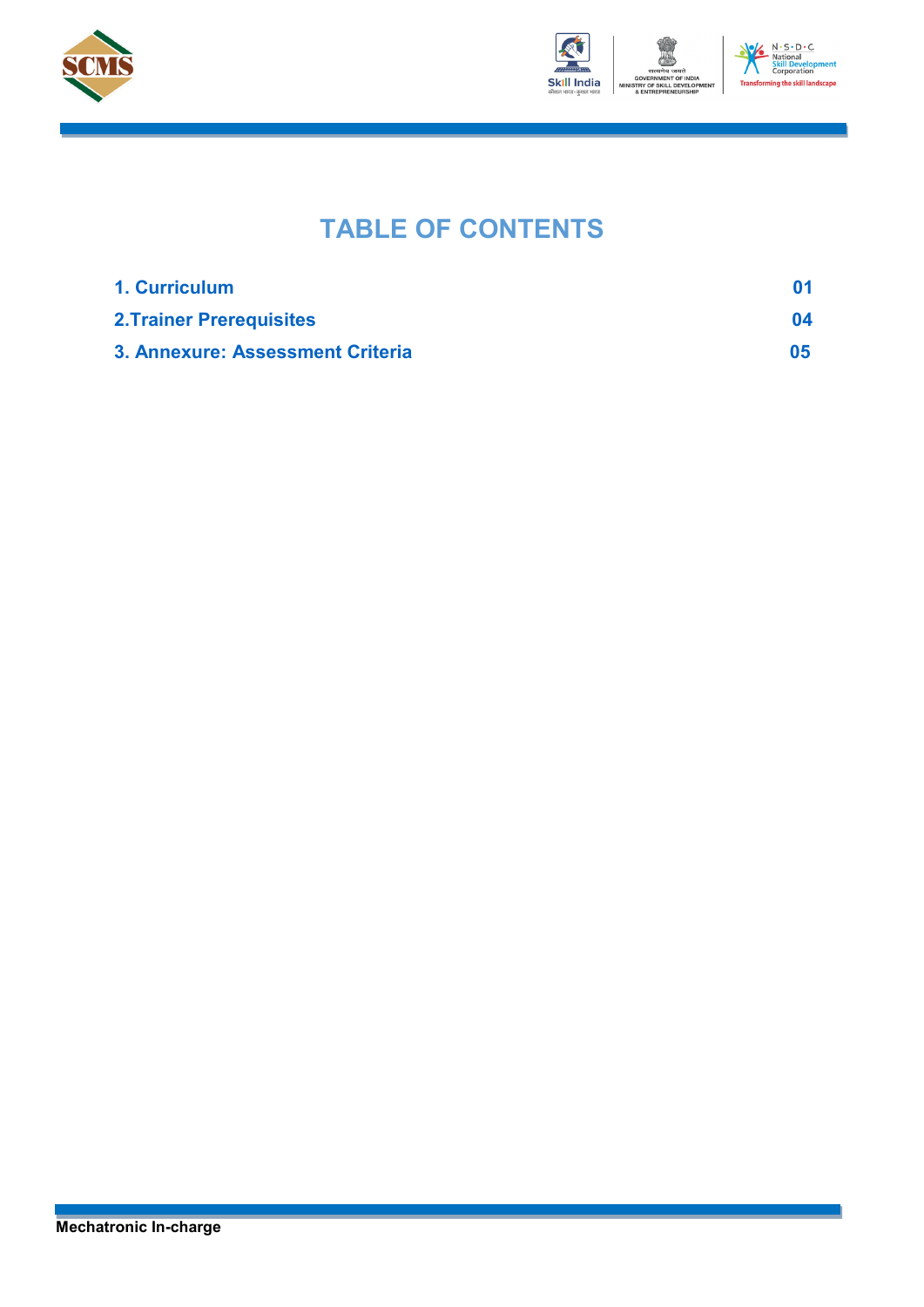



## **Mechatronics In-charge**

<span id="page-3-0"></span>**CURRICULUM / SYLLABUS**

This program is aimed at training candidates for the job of a "Mechatronics In-Charge", in the "Mining & Allied" Sector/Industry and aims at building the following key competencies amongst the learner.

| <b>Program Name</b>                                   | Mechatronics In-Charge                                                                                                |                                                                                                                                                                                                                                                                                                                                                                                                                                                                                                                                                                                                                                                                                                                                                       |            |  |
|-------------------------------------------------------|-----------------------------------------------------------------------------------------------------------------------|-------------------------------------------------------------------------------------------------------------------------------------------------------------------------------------------------------------------------------------------------------------------------------------------------------------------------------------------------------------------------------------------------------------------------------------------------------------------------------------------------------------------------------------------------------------------------------------------------------------------------------------------------------------------------------------------------------------------------------------------------------|------------|--|
| <b>Qualification Pack Name &amp;</b><br>Reference ID. | MIN/Q0438, V1.0                                                                                                       |                                                                                                                                                                                                                                                                                                                                                                                                                                                                                                                                                                                                                                                                                                                                                       |            |  |
| <b>Version No.</b>                                    | 1.0                                                                                                                   | Version update date                                                                                                                                                                                                                                                                                                                                                                                                                                                                                                                                                                                                                                                                                                                                   | 15.12.2018 |  |
| <b>Pre-requisites to Training</b>                     | Class XII                                                                                                             |                                                                                                                                                                                                                                                                                                                                                                                                                                                                                                                                                                                                                                                                                                                                                       |            |  |
| <b>Training Outcomes</b>                              | $\bullet$<br>$\bullet$<br>$\bullet$<br>٠<br>systems.<br>$\bullet$<br>$\bullet$<br>$\bullet$<br>$\bullet$<br>employer. | After completing this program, participants will be able to:<br>Identify the mechatronics equipment<br>Conduct mechatronics operations<br>Operate the mechatronics equipment.<br>Repair and maintain mechatronics equipment.<br>Integrate electrical and mechanical systems to enhance manufacturing<br>Design and prototype mechatronic devices with motors, solenoids, gears,<br>sensors and springs.<br>Monitor or calibrate automated systems, industrial control systems, or<br>system components to maximize efficiency of production.<br>Create graphical representations of mechanical equipment<br>Create documentation on time as per organizational requirements.<br>Comply with occupational health and safety regulations adopted by the |            |  |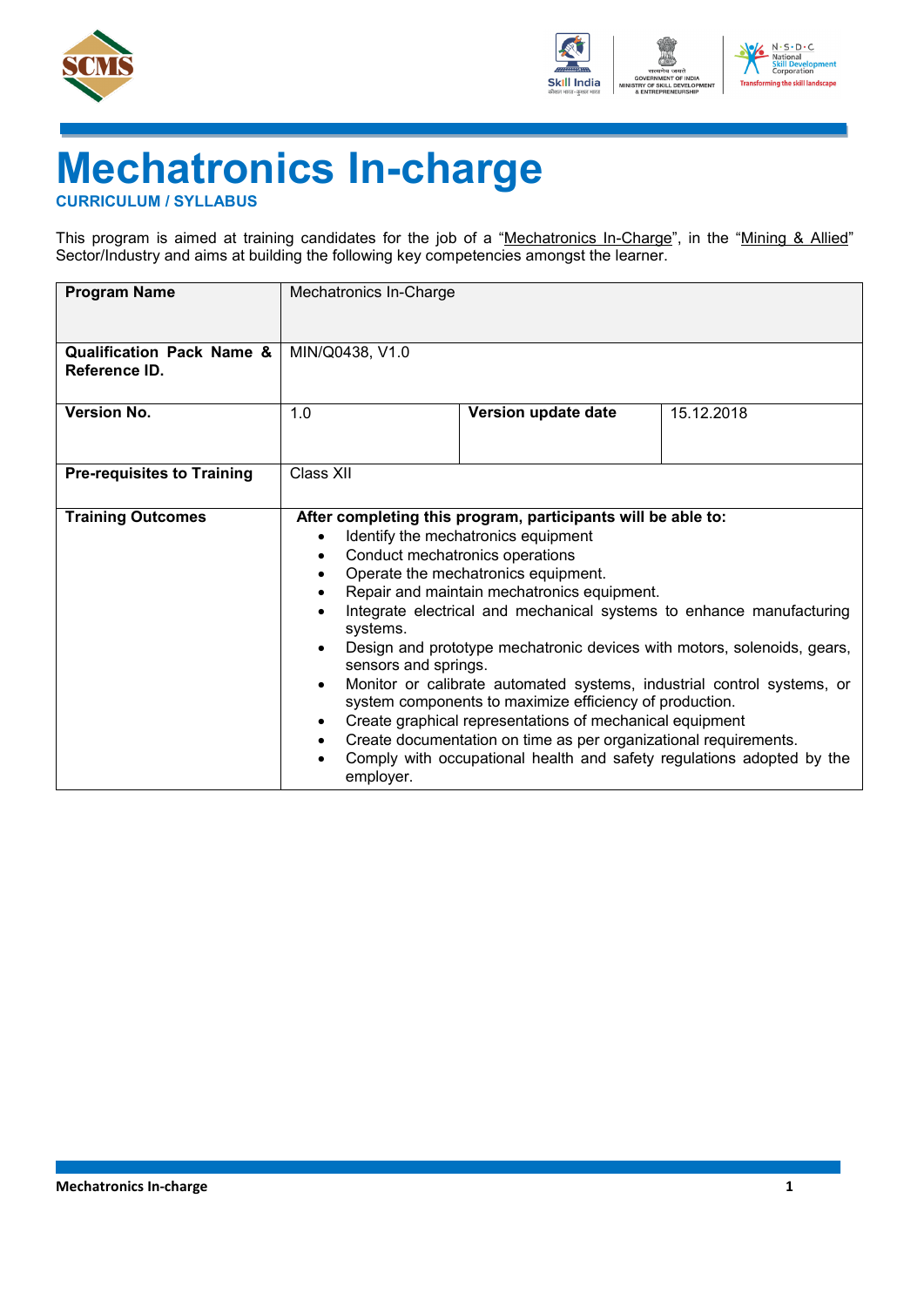



This course encompasses <u>3</u> out of <u>3</u> National Occupational Standards (NOS) of "Mechatronics In-charge" Qualification Pack issued by "Skill Council for Mining Sector".

| Sr.<br>No.     | <b>Module</b>                                                                                                                                                                                               | <b>Key Learning Outcomes</b>                                                                                                                                                                                                                                                                                                                                                                                                                                                                                                                                                                                                                                                                                                                                                                                                                                                                                                                                                                                                                         | <b>Equipment</b><br><b>Required</b>                                                                                                                                                                                                                                                                                                                                                                                                                                                                                                       |
|----------------|-------------------------------------------------------------------------------------------------------------------------------------------------------------------------------------------------------------|------------------------------------------------------------------------------------------------------------------------------------------------------------------------------------------------------------------------------------------------------------------------------------------------------------------------------------------------------------------------------------------------------------------------------------------------------------------------------------------------------------------------------------------------------------------------------------------------------------------------------------------------------------------------------------------------------------------------------------------------------------------------------------------------------------------------------------------------------------------------------------------------------------------------------------------------------------------------------------------------------------------------------------------------------|-------------------------------------------------------------------------------------------------------------------------------------------------------------------------------------------------------------------------------------------------------------------------------------------------------------------------------------------------------------------------------------------------------------------------------------------------------------------------------------------------------------------------------------------|
| 1              | <b>Introduction</b><br><b>Theory Duration</b><br>(hh:mm)<br>10:00<br><b>Practical Duration</b><br>(hh:mm)<br>26:00<br><b>Corresponding</b><br><b>NOS Code</b><br><b>Bridge Module</b>                       | Explain the role of Mechatronics In-charge in<br>$\bullet$<br>mining industry.<br>Describe benching in quarries.<br>$\bullet$<br>Identify dressing of overhangs,<br>undercuts,<br>$\bullet$<br>fencing.<br>Define importance of first aid and hygiene.<br>$\bullet$<br>Illustrate the standing orders in force at the mine.<br>$\bullet$<br>the<br>shot-firing<br>Characterize<br>and<br>safety<br>$\bullet$<br>regulations.<br>Demonstrate the procedure of taking<br>$\bullet$<br>shelter during blasting.<br>Apply the basic skills of communication.<br>$\bullet$                                                                                                                                                                                                                                                                                                                                                                                                                                                                                | Projector System,<br>Posters, Graph etc.                                                                                                                                                                                                                                                                                                                                                                                                                                                                                                  |
| $\overline{2}$ | <b>Conduct</b><br>mechatronics<br>operations<br><b>Theory Duration</b><br>(hh:mm)<br>40:00<br><b>Practical Duration</b><br>(hh:mm)<br>190:00<br><b>Corresponding</b><br><b>NOS Code</b><br><b>MIN/N0505</b> | Choose<br>the<br>appropriate<br>mechatronics<br>$\bullet$<br>equipment required for various work<br>Explain the software coding, programming logic,<br>$\bullet$<br>electrical<br>hardware<br>connections<br>logic,<br>requirements, robotic parameters and its<br>operation sequence etc. as per the applicability<br>of the system<br>Interpret mechanical & electronic technical<br>$\bullet$<br>drawing<br>Operate<br>the<br>automation<br>panel/control<br>$\bullet$<br>mechanism for the equipment and apply<br>advanced electronic control systems, which are<br>usually computer driven<br>Read the mechatronics equipment readings<br>$\bullet$<br>continuously while in operation and gather<br>statistical data<br>Follow the quality control procedure and ensure<br>$\bullet$<br>compliance of the operations to the same<br>Determine the fabrication requirements of the<br>$\bullet$<br>mechanical parts and conduct the same<br>Correlate and detect the proper system<br>$\bullet$<br>functioning and resolve the issues observed. | P.T. single phase,<br>Auto transport 0-300<br>V, 8 Amp Audio signal<br>generator DC power<br>supply 0-30 V & 2<br>Amp, Demonstration<br>model for thyristorised<br>DC motor drive (1 HP)<br>set, Demonstration<br>model for thyristorised<br>AC motor drive (1 HP),<br>Linear I.C., Digital<br>multi-meter,<br>Transducer, Photo<br>diode, Photo transistor<br>kit, AC timer kit, DC<br>timer kit, Decimal<br>counter kit, DC motor<br>Hand tachometer,<br>Ammeter, Insulated<br>handle screw driver<br>combination side<br>cutting plier |
| 3              | <b>Repair and</b><br>maintain the<br>equipment<br><b>Theory Duration</b><br>(hh:mm)<br>22:00<br><b>Practical Duration</b><br>(hh:mm)<br>140:00                                                              | Prepare a performance management schedule<br>$\bullet$<br>for the mechatronics system<br>Inspect<br>the<br>systems<br>identify<br>and<br>the<br>$\bullet$<br>replacements required as per the schedule.<br>internal<br>conditions<br>Check<br>of<br>wiring,<br>$\bullet$<br>motherboards,<br>software/<br>hardware<br>malfunctioning, circuit failures etc. to verify<br>working status to expected conditions.<br>Discuss with the user/ operator to learn about<br>$\bullet$<br>problems /unusual phenomenon noticed in the<br>systems                                                                                                                                                                                                                                                                                                                                                                                                                                                                                                             | Vernier caliper,<br>Outside micrometers,<br>Feeler gauge and<br>Radius gauge,<br>Indicator with magnetic<br>base, Adjustable<br>micrometer, Diagonal<br>cutter, Tweezers Knife,<br>Neon tester, Soldering<br>iron 25 W & 65 W,<br>Multimeter, Ammeter,<br>Ammeter, Voltmeter,<br>Discrete component                                                                                                                                                                                                                                       |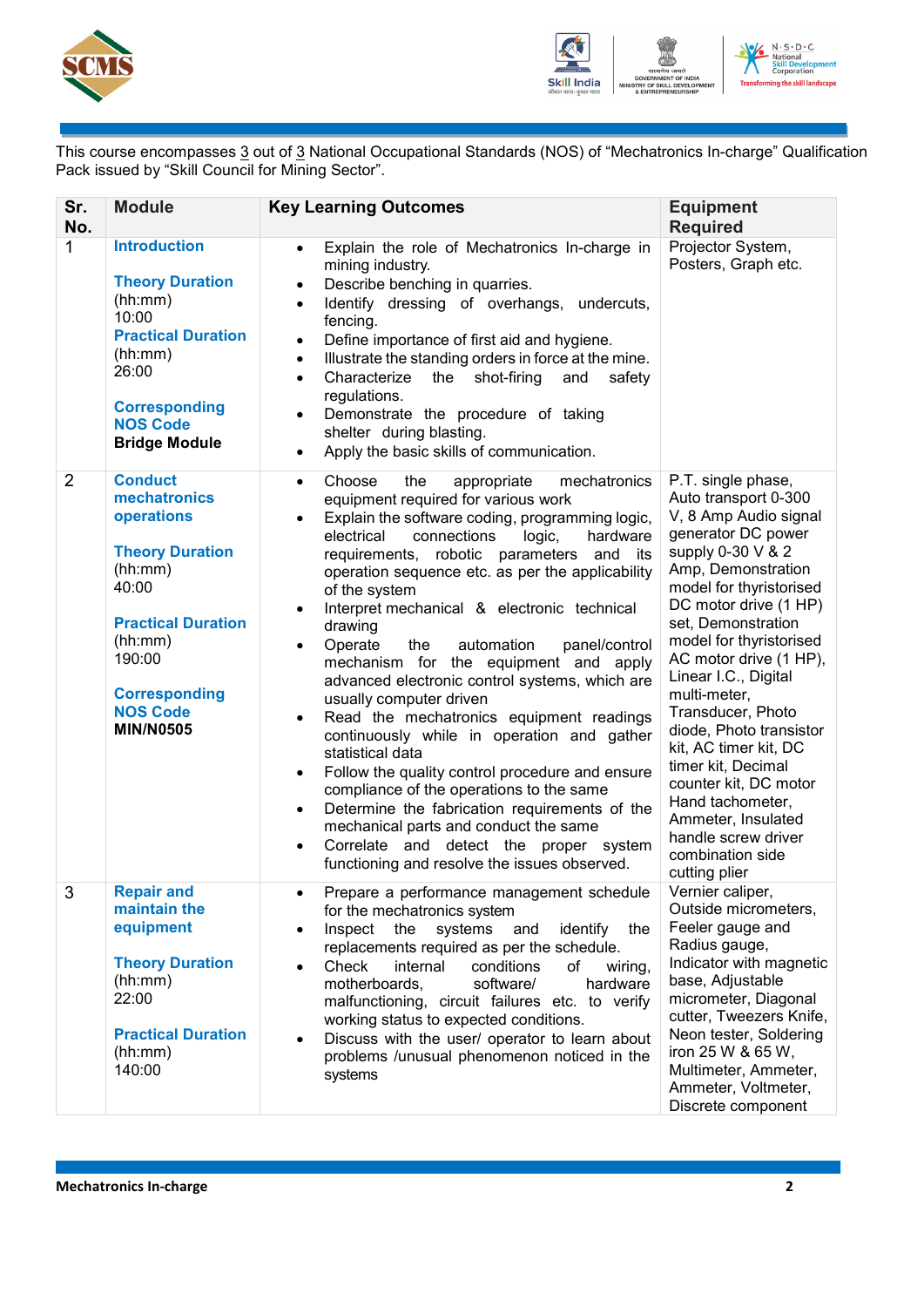





|                | <b>Corresponding</b><br><b>NOS Code</b><br><b>MIN/N0506</b>                                                                                                                            | Execute sequence of activities for changing,<br>$\bullet$<br>correcting the situation after opening, verifying<br>contact/ insulation conditions, failure of internal<br>wires etc.<br>Check all the systems are integrated through a<br>$\bullet$<br>computer interface<br>Reconstruct the system by replacing the<br>$\bullet$                                                                                                                                                                                                                                                                                                                                                                                                                                                                                                                                   | trainer P.F. Meter,<br>Frequency meter,<br>Megger 500 V.<br>AC squirrel cage<br>induction motor 30<br>with D.O.L. starter,<br>Star delta 30 starter, |  |
|----------------|----------------------------------------------------------------------------------------------------------------------------------------------------------------------------------------|--------------------------------------------------------------------------------------------------------------------------------------------------------------------------------------------------------------------------------------------------------------------------------------------------------------------------------------------------------------------------------------------------------------------------------------------------------------------------------------------------------------------------------------------------------------------------------------------------------------------------------------------------------------------------------------------------------------------------------------------------------------------------------------------------------------------------------------------------------------------|------------------------------------------------------------------------------------------------------------------------------------------------------|--|
|                |                                                                                                                                                                                        | defective part/section with appropriate sensors.<br>Analyze that the software used for system<br>$\bullet$<br>interfacing are upgraded as per the process<br>requirement<br>Maintain a record of all system (2D/3D- as built<br>$\bullet$<br>drawings,<br>equipment<br>operation<br>related<br>diagrams, program codes etc.) in a legible and<br>safe condition.                                                                                                                                                                                                                                                                                                                                                                                                                                                                                                   | C.T. single phase,<br>Thermocouple kit,<br>L.D.R.S. kit,<br>Thermistor kit,<br>L.V.D.T. kit                                                          |  |
| $\overline{4}$ | <b>Health and Safety</b><br><b>Theory Duration</b><br>(hh:mm)<br>20:00<br><b>Practical Duration</b><br>(hh:mm)<br>62:00<br><b>Corresponding</b><br><b>NOS Code</b><br><b>MIN/N0901</b> | Comply with occupational health and safety<br>$\bullet$<br>regulations adopted by the employer.<br>Follow mining operations procedures with<br>$\bullet$<br>respect to materials handling and accidents<br>Follow the correct safety steps in case of fire,<br>$\bullet$<br>accident, major failure<br>Perform storage and transport of hazardous<br>$\bullet$<br>materials compliant with safety guidelines<br>prescribed by DGMS.<br>Comply with safety regulations and procedures<br>$\bullet$<br>in case of fire hazard.<br>Operate various grades of fire extinguishers.<br>$\bullet$<br>Demonstrate careful practices while working<br>$\bullet$<br>near blasting zone.<br>Demonstrate careful practices while operating<br>$\bullet$<br>on heavy machinery.<br>Identify characteristics of post-blast fumes and<br>$\bullet$<br>take necessary precautions. | Fire Extinguisher<br>Cylinders, First Aid<br>Box, Fire Fighting<br>Charts, First Aid<br>Charts                                                       |  |
|                | <b>Total Duration</b><br><b>Theory Duration</b><br>92:00<br><b>Practical</b>                                                                                                           | <b>Unique Equipment Required:</b><br>Helmet, Dust Mask, Goggles, Ear Plug, Gloves, Reflective Jacket, Safety Belt<br>Gum Boots/ Safety shoes, LCD Projector,                                                                                                                                                                                                                                                                                                                                                                                                                                                                                                                                                                                                                                                                                                       |                                                                                                                                                      |  |
|                | <b>Duration</b><br>418:00<br><b>Grand Total Course Duration: 510 Hours, 0 Minutes</b>                                                                                                  |                                                                                                                                                                                                                                                                                                                                                                                                                                                                                                                                                                                                                                                                                                                                                                                                                                                                    |                                                                                                                                                      |  |

(This syllabus/ curriculum has been approved by SSC: Skill Council for Mining Sector)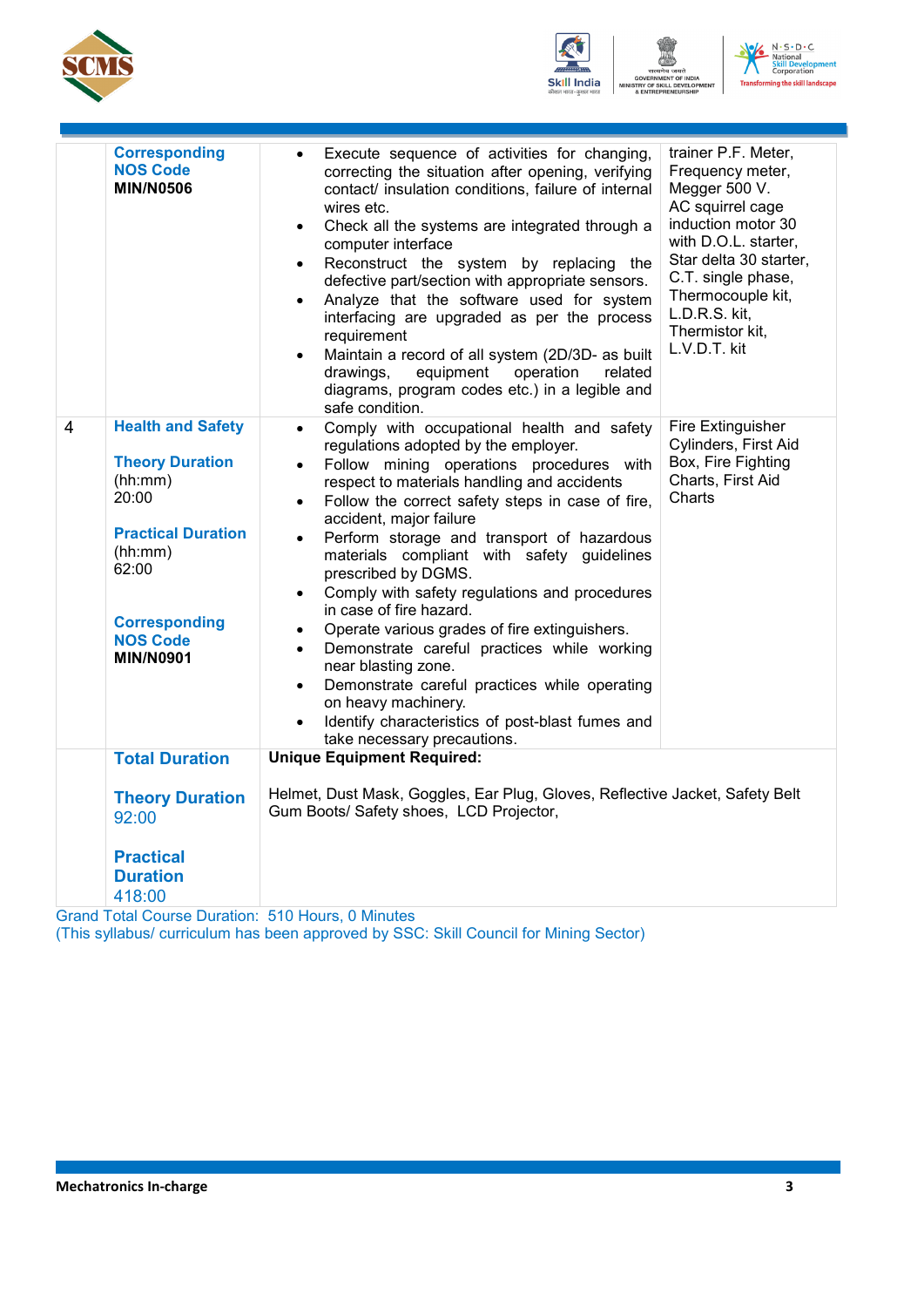



### <span id="page-6-0"></span>**Trainer Prerequisites for Job role: "Mechatronics In-charge" mapped to Qualification Pack: "MIN/Q0438", V1.0**

| Sr.<br>No.     | Area                                                          | <b>Details</b>                                                                                                                                                                                                                                                                                                                                                                              |
|----------------|---------------------------------------------------------------|---------------------------------------------------------------------------------------------------------------------------------------------------------------------------------------------------------------------------------------------------------------------------------------------------------------------------------------------------------------------------------------------|
|                | <b>Description</b>                                            | To deliver accredited training service, mapping to the curriculum detailed above, in<br>accordance with the Qualification Pack "MIN/Q0438", V1.0.                                                                                                                                                                                                                                           |
| $\overline{2}$ | <b>Personal</b><br><b>Attributes</b>                          | Aptitude for conducting training, and pre/ post work to ensure competent, employable<br>candidates at the end of the training. Strong communication skills, interpersonal skills,<br>ability to work as part of a team; a passion for quality and for developing others; well-<br>organised and focused, eager to learn and keep oneself updated with the latest in the<br>mentioned field. |
| 3              | <b>Minimum</b><br><b>Educational</b><br><b>Qualifications</b> | Diploma                                                                                                                                                                                                                                                                                                                                                                                     |
| 4a             | <b>Domain</b><br><b>Certification</b>                         | Certified for Job Role: "Mechatronic In-Charge" mapped to QP: "MIN/Q0438, V1.0".<br>Minimum accepted score as per SSC guideline is 80%.                                                                                                                                                                                                                                                     |
| 4b             | <b>Platform</b><br><b>Certification</b>                       | Recommended that the Trainer is certified for the Job Role: "Trainer", mapped to the<br>Qualification Pack: "MEP/Q2601". Minimum accepted score as per SSC guideline is<br>$80\%$ .                                                                                                                                                                                                         |
| 5              | <b>Experience</b>                                             | For Diploma in Mechanical / Electronics/ Instrumentation/ Automation - 6 Years.<br>For B. Tech. in Mechanical / Electronics/ Instrumentation - 5 Years.<br>For M. Tech. in Mechanical / Electronics/ Instrumentation - 4 Years.                                                                                                                                                             |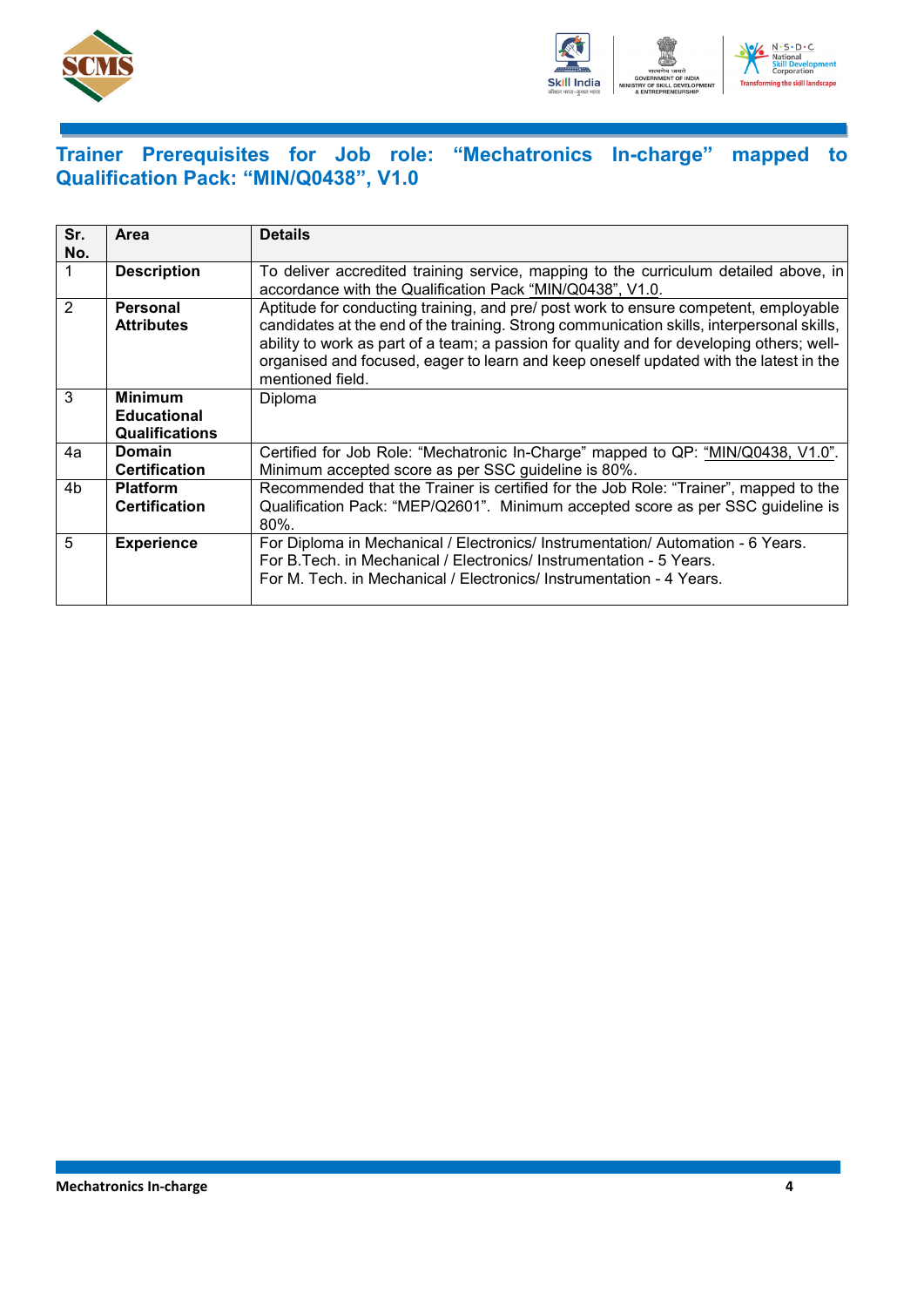



### <span id="page-7-0"></span>**Annexure: Assessment Criteria**

| <b>Assessment Criteria for Banksman</b> |                                        |
|-----------------------------------------|----------------------------------------|
| Job Role                                | <b>Mechatronics In-Charge</b>          |
| <b>Qualification Pack</b>               | <b>MIN/Q0438</b>                       |
| Sector Skill Council                    | <b>Skill Council for Mining Sector</b> |

#### **Guidelines for Assessment**

- 1. Criteria for assessment for each Qualification Pack will be created by the Sector Skill Council. Each Performance Criteria (PC) will be assigned marks proportional to its importance in NOS. SSC will also lay down proportion of marks for Theory and Skills Practical for each PC.
- 2. The assessment for the theory part will be based on knowledge bank of questions created by the SSC
- 3. Individual assessment agencies will create unique question papers for theory part for each candidate at each examination/training centre (as per assessment criteria below).
- 4. Individual assessment agencies will create unique evaluations for skill practical for every student at each examination/training centre based on this criterion.
- 5. To pass the Qualification Pack, every trainee should score a minimum of 70% in every NOS.
- 6. In case of successfully passing only certain number of NOS's, the trainee is eligible to take subsequent assessment on the balance NOS's to pass the Qualification Pack.

|                                                                         |                                                                                                                                                                                                                                    |                               |        |               | <b>Marks Allocation</b>           |  |
|-------------------------------------------------------------------------|------------------------------------------------------------------------------------------------------------------------------------------------------------------------------------------------------------------------------------|-------------------------------|--------|---------------|-----------------------------------|--|
|                                                                         |                                                                                                                                                                                                                                    | <b>Total</b><br>Mark<br>(100) | Out Of | <b>Theory</b> | <b>Skills</b><br><b>Practical</b> |  |
| MIN/N<br>1 <sub>1</sub><br>0505 (Conduct<br>mechatronics<br>operations) | PC1. understand the work output<br>requirements and finalize various<br>specifications of the mechatronics<br>machinery                                                                                                            | 35                            | 4      | 2.5           | 1.5                               |  |
|                                                                         | PC <sub>2</sub> .<br>understand the software coding,<br>programming logic, electrical connections<br>logic, hardware requirements, robotic<br>parameters and its operation sequence etc.<br>as per the applicability of the system |                               | 4      | 2.5           | 1.5                               |  |
|                                                                         | PC <sub>3</sub><br>translate mechanical &<br>electronic technical drawing                                                                                                                                                          |                               | 4      | 2.5           | 1.5                               |  |
|                                                                         | PC4. operate the automation panel/control<br>mechanism for the equipment and apply<br>advanced electronic control systems, which<br>are usually computer- driven                                                                   |                               | 5      | 2.5           | 2.5                               |  |
|                                                                         | PC5. read the mechatronics equipment<br>readings continuously while in operation<br>and gather statistical data                                                                                                                    |                               | 5      | 2.5           | 2.5                               |  |
|                                                                         | PC6. understand the quality control<br>procedure and ensure compliance of the<br>operations to the same                                                                                                                            |                               | 5      | 2.5           | 2.5                               |  |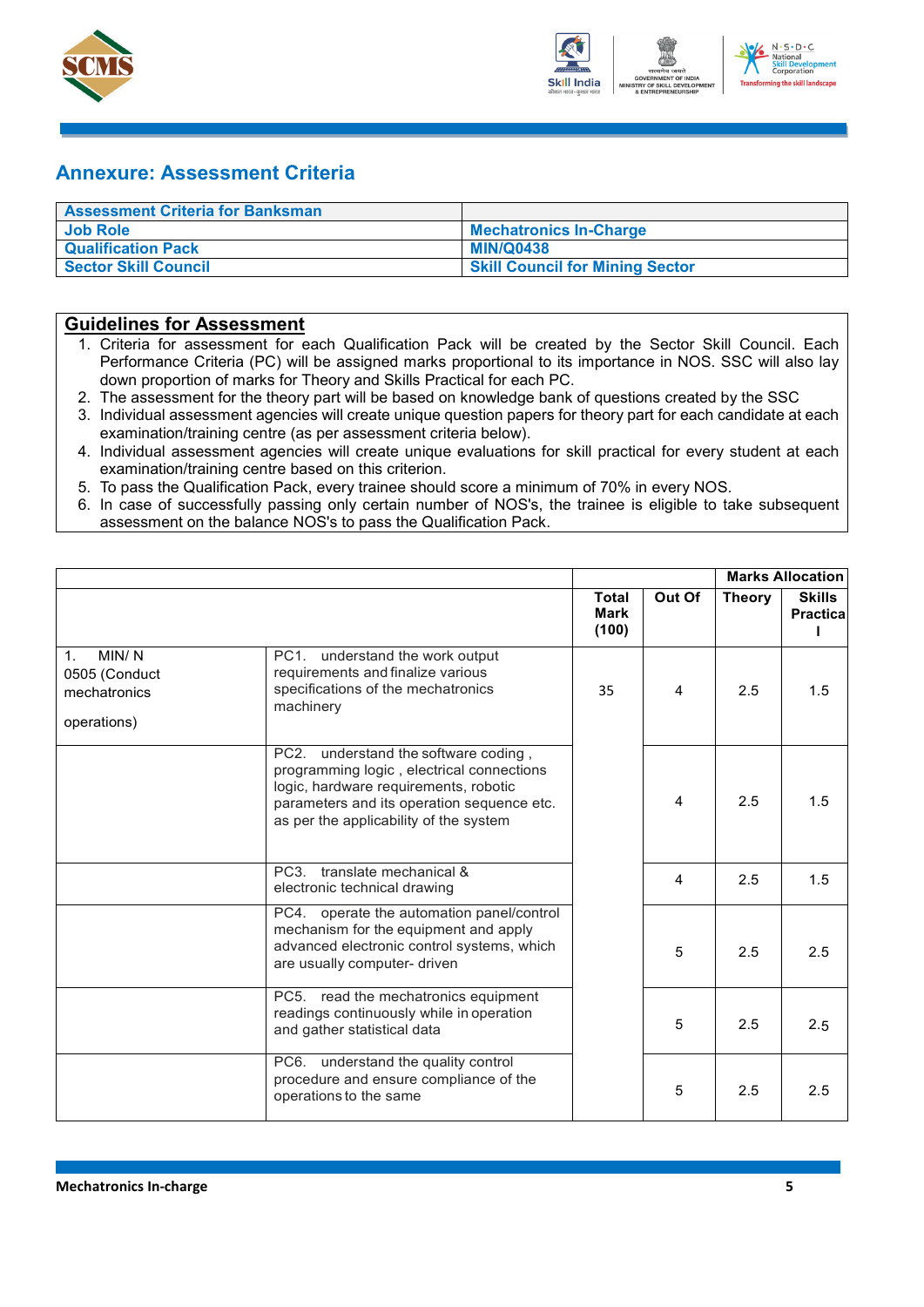





|                             | PC7. understand the fabrication                                                            |              |                |                |                |
|-----------------------------|--------------------------------------------------------------------------------------------|--------------|----------------|----------------|----------------|
|                             | requirements of the mechanical parts and<br>conduct the same                               |              | 4              | 2.5            | 1.5            |
|                             | PC8. continuously monitor the system                                                       |              |                |                |                |
|                             | functioning and resolve the issues                                                         |              | 4              | 2.5            | 1.5            |
|                             | observed                                                                                   |              |                |                |                |
|                             |                                                                                            | Total        | 35             | 20             | 15             |
| MIN/ N 0506 (Repair<br>2.   | PC1.<br>performance<br>prepare<br>a                                                        |              |                |                |                |
| and maintain the equipment) | schedule<br>for<br>management<br>the<br>mechatronics system/s                              | 35           | 4              | 2.5            | 1.5            |
|                             | PC2. basis the schedule, inspect the                                                       |              |                |                |                |
|                             | systems and identify the replacements                                                      |              | 4              | 2.5            | 1.5            |
|                             | required                                                                                   |              |                |                |                |
|                             | PC3. check / confirm internal conditions of                                                |              |                |                |                |
|                             | wiring, motherboards, software/hardware<br>malfunctioning, circuit failures etc. to verify |              |                |                |                |
|                             | working status to expected conditions.                                                     |              | 4              | $\overline{2}$ | $\overline{2}$ |
|                             |                                                                                            |              |                |                |                |
|                             | PC4. discuss with the user/ operator to                                                    |              |                |                |                |
|                             | learn about problems/unusual phenomenon                                                    |              | 4              | 2.5            | 1.5            |
|                             | noticed in                                                                                 |              |                |                |                |
|                             | the systems                                                                                |              |                |                |                |
|                             | PC5. execute sequence of activities for<br>changing, correcting the situation after        |              |                |                |                |
|                             | opening, verifying contact/ insulation                                                     |              |                |                |                |
|                             | conditions, failure of internal wires etc                                                  |              | 4              | $\overline{2}$ | $\overline{2}$ |
|                             | PC6. ensure that all the systems are                                                       |              |                |                |                |
|                             | integrated through a computer interface                                                    |              | 4              | 2.5            | 1.5            |
|                             | PC7. ensure the replacements of identified                                                 |              |                |                |                |
|                             | systems                                                                                    |              | 3              | $\overline{2}$ | $\mathbf{1}$   |
|                             | PC8. ensure that the software used for                                                     |              |                |                |                |
|                             | system interfacing are upgraded as per the                                                 |              |                |                |                |
|                             | process requirement                                                                        |              | $\overline{4}$ | $\overline{2}$ | $\overline{2}$ |
|                             | PC9. maintain a record of all the vendor                                                   |              |                |                |                |
|                             | and system 2D/3D- as built drawings,                                                       |              |                |                |                |
|                             | equipment operation related diagrams,                                                      |              | 4              | $\overline{2}$ | 2              |
|                             | program codes etc. in a legible and safe                                                   |              |                |                |                |
|                             | condition                                                                                  |              |                |                |                |
|                             |                                                                                            | <b>Total</b> | 35             | 20             | 15             |
| MIN/ N0901 (Health<br>3.    | PC1. Comply with occupational health and                                                   |              |                |                |                |
| and Safety)                 | safety regulations adopted by the                                                          | 30           |                |                |                |
|                             | employer.                                                                                  |              | 3              | $\overline{2}$ | 1              |
|                             | PC2. Follow mining operations                                                              |              |                |                |                |
|                             | procedures with respect to materials                                                       |              | 3              | $\overline{2}$ | 1              |
|                             | handling and accidents.                                                                    |              |                |                |                |